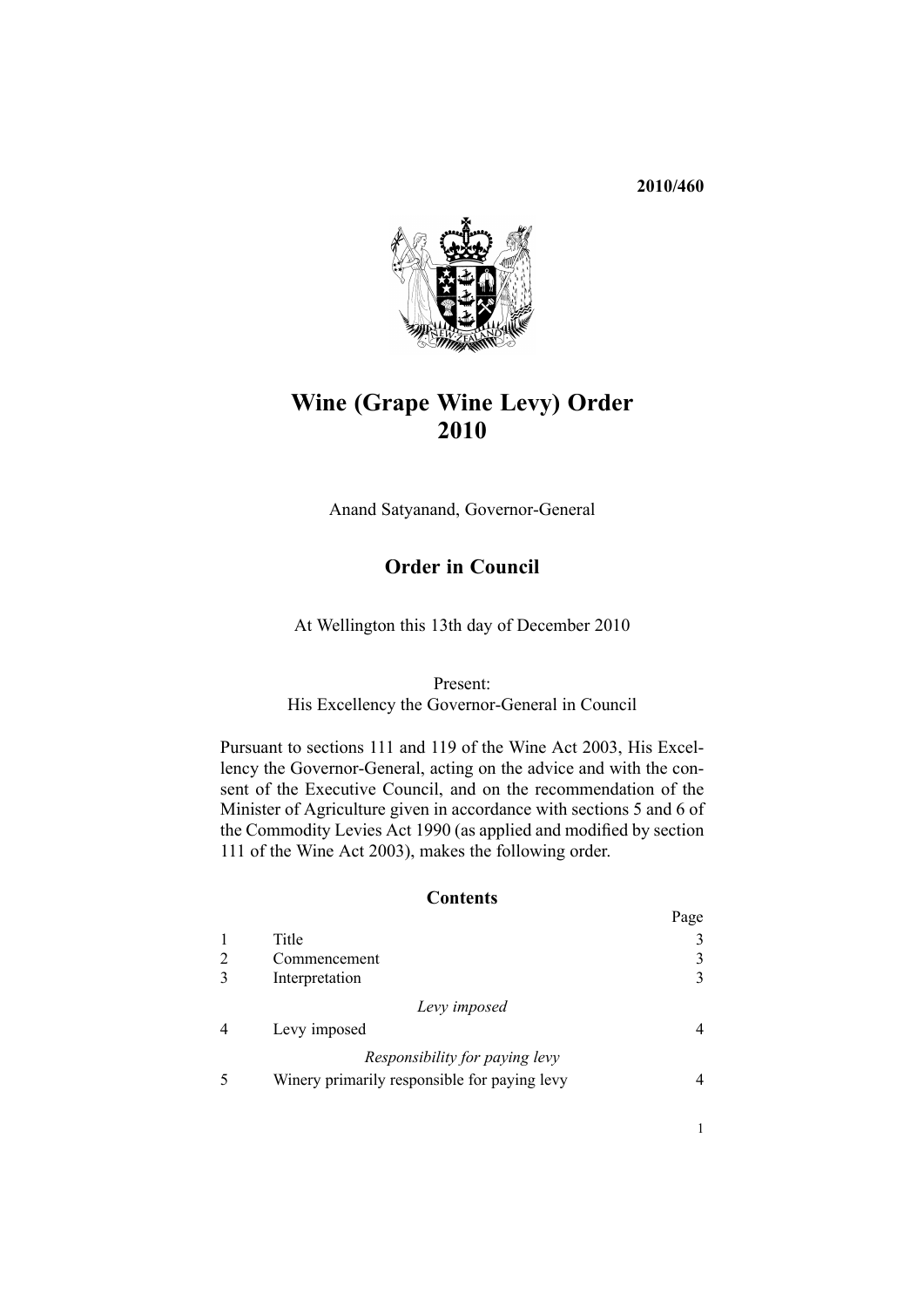# *Rate of [levy](#page-4-0)*

| 6        | Basis for calculation of levy                                             | 5              |
|----------|---------------------------------------------------------------------------|----------------|
| 7<br>8   | Levy to be paid at single rate                                            | 5<br>5         |
| 9        | Maximum rate of levy<br>Actual rate of levy set by Institute              | 5              |
| 10       | Previous rate applies if new rate not set                                 | 5              |
| 11       | Notification of rate of levy                                              | 5              |
|          | Payment of levy                                                           |                |
| 12       |                                                                           |                |
| 13       | Levy paid to Institute                                                    | 6              |
| 14       | When levy must be paid                                                    | 6<br>6         |
| 15       | Maximum and minimum levy payable for levy year<br>Payment of minimum levy | 6              |
| 16       | Payment of unpaid levy                                                    | $\tau$         |
| 17       | Additional levy payable if levy not paid in time                          | $\overline{7}$ |
|          | Spending of levy money                                                    |                |
|          |                                                                           |                |
| 18       | Levy money must be spent                                                  | 7              |
| 19<br>20 | How levy money to be spent                                                | 7<br>8         |
|          | Consultation on how levy money to be spent                                |                |
|          | Record-keeping and information requirements                               |                |
| 21       | Returns and information provided by wineries                              | 9              |
| 22       | Wineries must keep records                                                | 9              |
| 23       | Institute must keep records                                               | 9              |
| 24       | Confidentiality of information                                            | 10             |
|          | Miscellaneous provisions                                                  |                |
| 25       | GST excluded                                                              | 11             |
| 26       | Conscientious objectors                                                   | 11             |
| 27       | Remuneration of auditors                                                  | 11             |
|          | Mediation of disputes                                                     |                |
| 28       | Appointment of mediators                                                  | 11             |
| 29       | Remuneration of mediators                                                 | 12             |
| 30       | Conference to resolve dispute                                             | 12             |
| 31       | Conference to be held in private                                          | 12             |
| 32       | Right to be heard                                                         | 12             |
| 33       | Evidence                                                                  | 12             |
| 34       | Mediator may resolve dispute in certain cases                             | 13             |
| 35       | Costs of mediation                                                        | 13             |
| 36       | Appeal to District Court                                                  | 13             |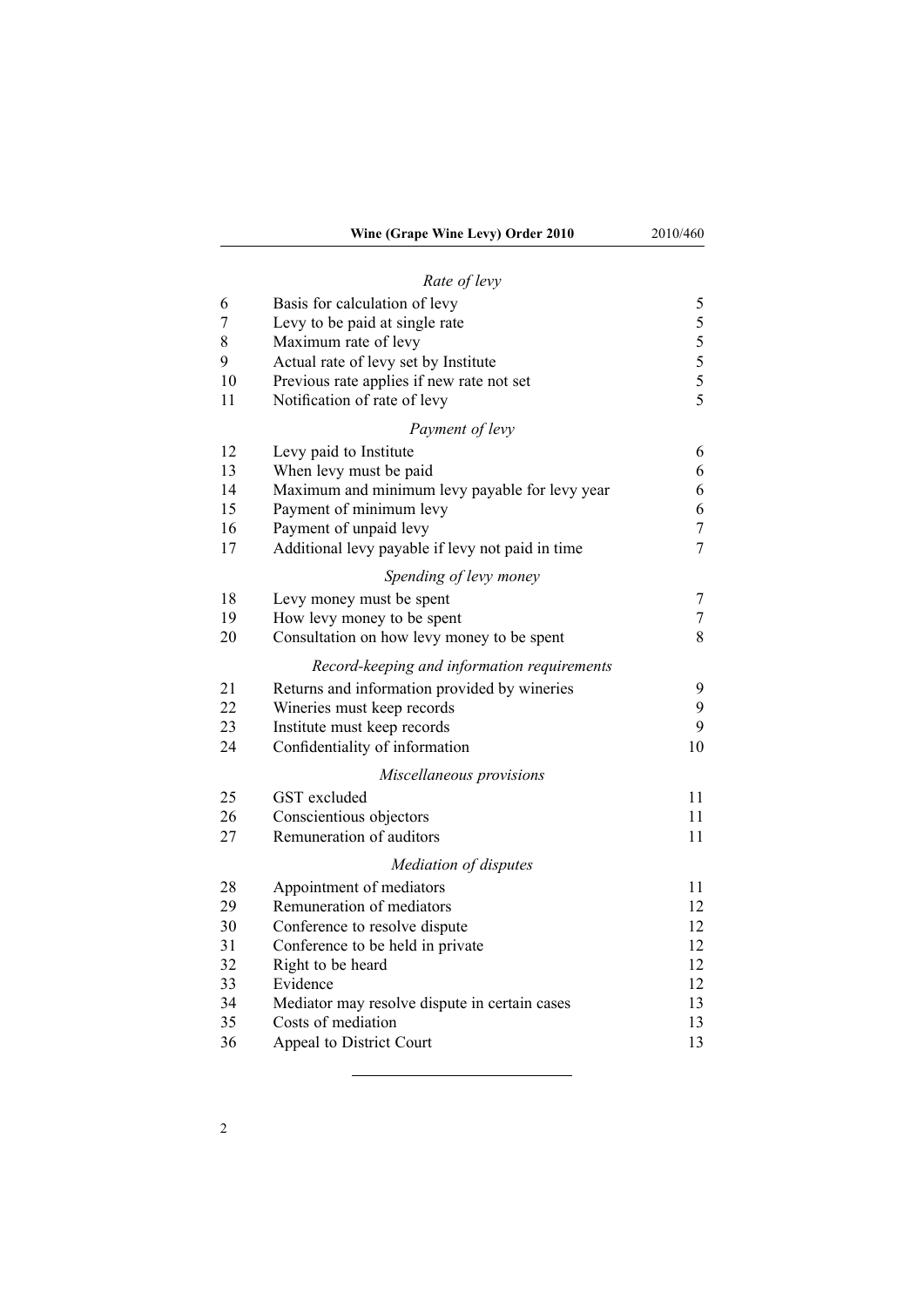# **Order**

#### <span id="page-2-0"></span>**1 Title**

This order is the Wine (Grape Wine Levy) Order 2010.

### **2 Commencement**

This order comes into force on 21 February 2011.

## **3 Interpretation**

In this order, unless the context requires another meaning,—

**grape wine** means grape wine (as defined by [section](http://www.legislation.govt.nz/pdflink.aspx?id=DLM222454) 4 of the Wine Act 2003) that is made from wine grapes grown in New Zealand

**grape wine componen<sup>t</sup>** means the volume of grape wine contained in <sup>a</sup> grape wine product

**grape wine product** means <sup>a</sup> wine product (as defined by [sec](http://www.legislation.govt.nz/pdflink.aspx?id=DLM222454)[tion](http://www.legislation.govt.nz/pdflink.aspx?id=DLM222454) 4 of the Wine Act 2003) in which the wine content is solely grape wine

**GST** means goods and services tax payable under the [Goods](http://www.legislation.govt.nz/pdflink.aspx?id=DLM81034) and [Services](http://www.legislation.govt.nz/pdflink.aspx?id=DLM81034) Tax Act 1985

**Institute** means the industry organisation known on the commencement of this order as Wine Institute of New Zealand Incorporated

# **levy**—

- (a) means the levy imposed by [clause](#page-3-0) 4; and
- (b) includes any additional levy imposed under [clause](#page-6-0) 17
- **levy money** means money paid under this order as levy

**levy year** means,—

- (a) for the first levy year, the period starting on the commencement of this order and ending on 30 June 2012:
- (b) for each later levy year, <sup>a</sup> period of 12 months starting on 1 July and ending on 30 June

# **mediator**—

- (a) means <sup>a</sup> person appointed under [clause](#page-10-0) 28; and
- (b) in relation to <sup>a</sup> dispute, means <sup>a</sup> mediator appointed to resolve the dispute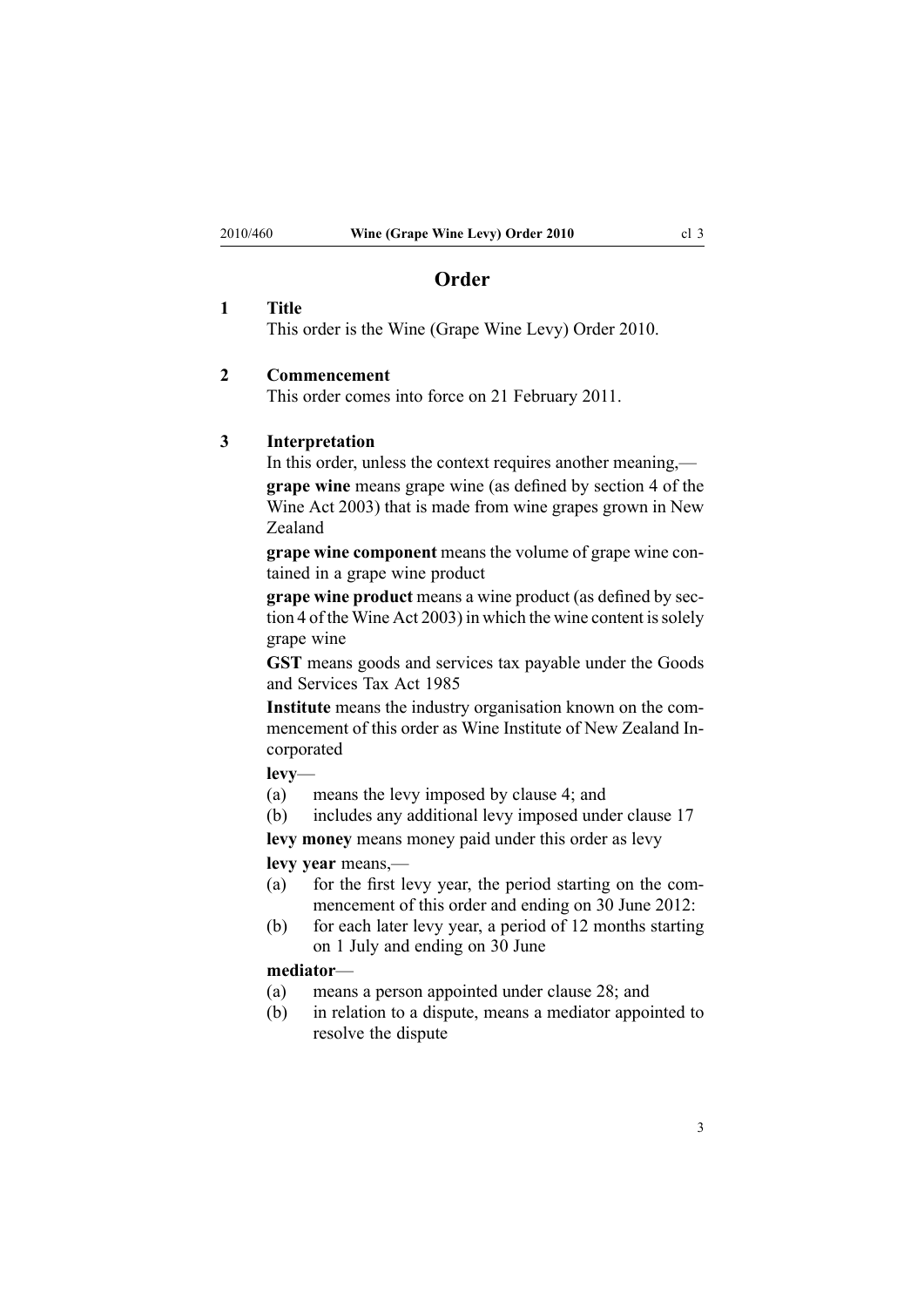<span id="page-3-0"></span>**Minister** means the Minister who, under the authority of <sup>a</sup> warrant or with the authority of the Prime Minister, is responsible for the administration of the [Commodity](http://www.legislation.govt.nz/pdflink.aspx?id=DLM226673) Levies Act 1990

*New Zealand WineGrower* **or its replacement** means—

- (a) the publication known on the commencement of this order as *New Zealand WineGrower*; or
- (b) any publication that replaces *New Zealand Wine-Grower*; or
- (c) if *New Zealand WineGrower* stops being published and is not replaced, <sup>a</sup> publication that the Minister specifies by notice in the *Gazette*

**sell** has the meaning given by [section](http://www.legislation.govt.nz/pdflink.aspx?id=DLM222454) 4 of the Wine Act 2003 **winery** means <sup>a</sup> person whose business is, or includes,—

- (a) producing and selling grape wine or grape wine products; or
- (b) selling grape wine or grape wine products that have been produced on that person's behalf.

### *Levy imposed*

# **4 Levy imposed**

- (1) A levy is imposed on—
	- (a) grape wine that is sold by (or on behalf of) <sup>a</sup> winery; and
	- (b) the grape wine componen<sup>t</sup> of <sup>a</sup> grape wine product that is sold by (or on behalf of) <sup>a</sup> winery.
- (2) However, the levy is not imposed in relation to the sale of the grape wine or grape wine product to another winery in New Zealand.

# *Responsibility for paying levy*

# **5 Winery primarily responsible for paying levy**

- (1) The winery that sells grape wine or <sup>a</sup> grape wine product (or on whose behalf the wine or product is sold) is primarily responsible for paying any levy on the wine or the grape wine componen<sup>t</sup> of the product.
- (2) No winery is exemp<sup>t</sup> from paying the levy.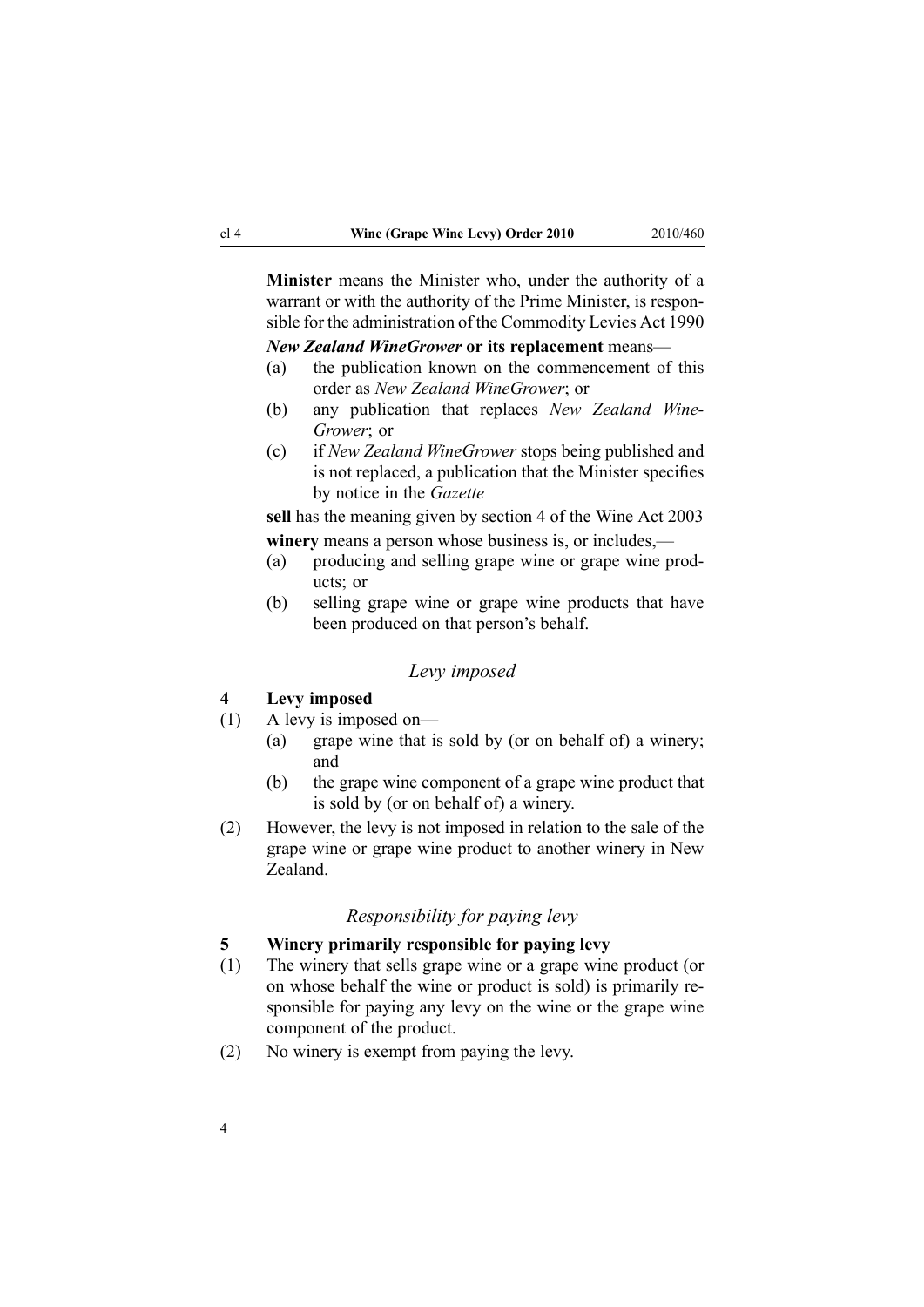# *Rate of levy*

# <span id="page-4-0"></span>**6 Basis for calculation of levy**

The levy must be calculated on the basis of the volume (in litres) of grape wine (including the grape wine componen<sup>t</sup> of <sup>a</sup> grape wine product) that is sold.

# **7 Levy to be paid at single rate**

The levy is to be paid at <sup>a</sup> single rate.

### **8 Maximum rate of levy**

The maximum rate of levy is 3.5 cents per litre of grape wine (including the grape wine componen<sup>t</sup> of <sup>a</sup> grape wine product) that is sold.

# **9 Actual rate of levy set by Institute**

- (1) The actual rate of levy for <sup>a</sup> levy year is the rate set by the Institute—
	- (a) on or before 31 March 2011, for the first levy year; or
	- (b) on or before the start of the levy year, for each later levy year.
- (2) The Institute may set the actual rate of levy using any means by which it can lawfully make decisions.

# **10 Previous rate applies if new rate not set**

- (1) The following rate of levy continues to apply until <sup>a</sup> new rate is set under clause 9:
	- (a) the rate last set under clause 9; or
	- (b) if <sup>a</sup> rate has never been set under clause 9, the rate that applied immediately before the commencement of this order.
- (2) However, if the rate of levy for the first levy year is set on or before 31 March 2011, that rate applies for the first levy year despite subclause (1)(b).

#### **11 Notification of rate of levy**

As soon as practicable after setting <sup>a</sup> rate of levy for <sup>a</sup> levy year, the Institute must notify the rate—

(a) in the *Gazette*; and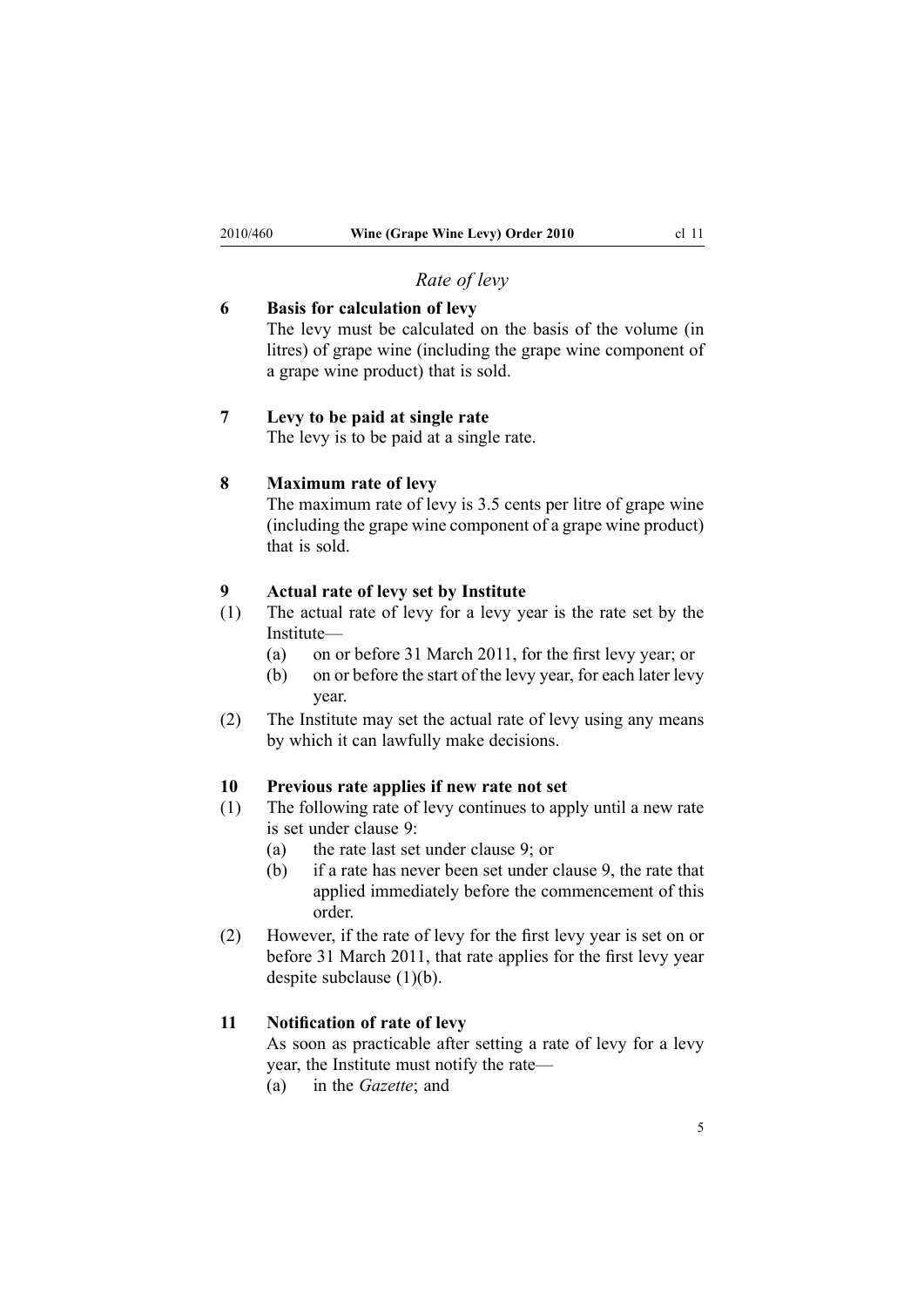- <span id="page-5-0"></span>(b) in 1 or more daily newspapers circulating in the major metropolitan areas; and
- (c) in *New Zealand WineGrower* or its replacement; and
- (d) directly to all wineries whose postal or email addresses are known to the Institute.

# *Payment of levy*

# **12 Levy paid to Institute**

The levy must be paid to the Institute.

### **13 When levy must be paid**

- (1) The levy on grape wine (including the grape wine componen<sup>t</sup> of <sup>a</sup> grape wine product) is due for paymen<sup>t</sup> on the day on which the wine or product is sold.
- (2) However, the levy must be paid quarterly.
- (3) The last day for paying the levy is—
	- (a) 31 October, for sales in the prior period starting on 1 July and ending on 30 September:
	- (b) 31 January, forsalesin the prior period starting on 1 October and ending on 31 December:
	- (c) 30 April, for sales in the prior period starting on 1 January and ending on 31 March:
	- (d) 31 July, for sales in the prior period starting on 1 April and ending on 30 June.

# **14 Maximum and minimum levy payable for levy year**

- (1) The maximum amount of levy payable by <sup>a</sup> winery for <sup>a</sup> levy year is the amount payable on 40 million litres of grape wine (including the grape wine componen<sup>t</sup> of <sup>a</sup> grape wine product).
- (2) The minimum amount of levy payable by <sup>a</sup> winery for <sup>a</sup> levy year is \$400.
- (3) The amounts specified in this clause do not include any additional levy payable under [clause](#page-6-0) 17.

### **15 Payment of minimum levy**

(1) If <sup>a</sup> winery reasonably believes that the levy it must pay for <sup>a</sup> levy year will not exceed the minimum amount of \$400, it may either—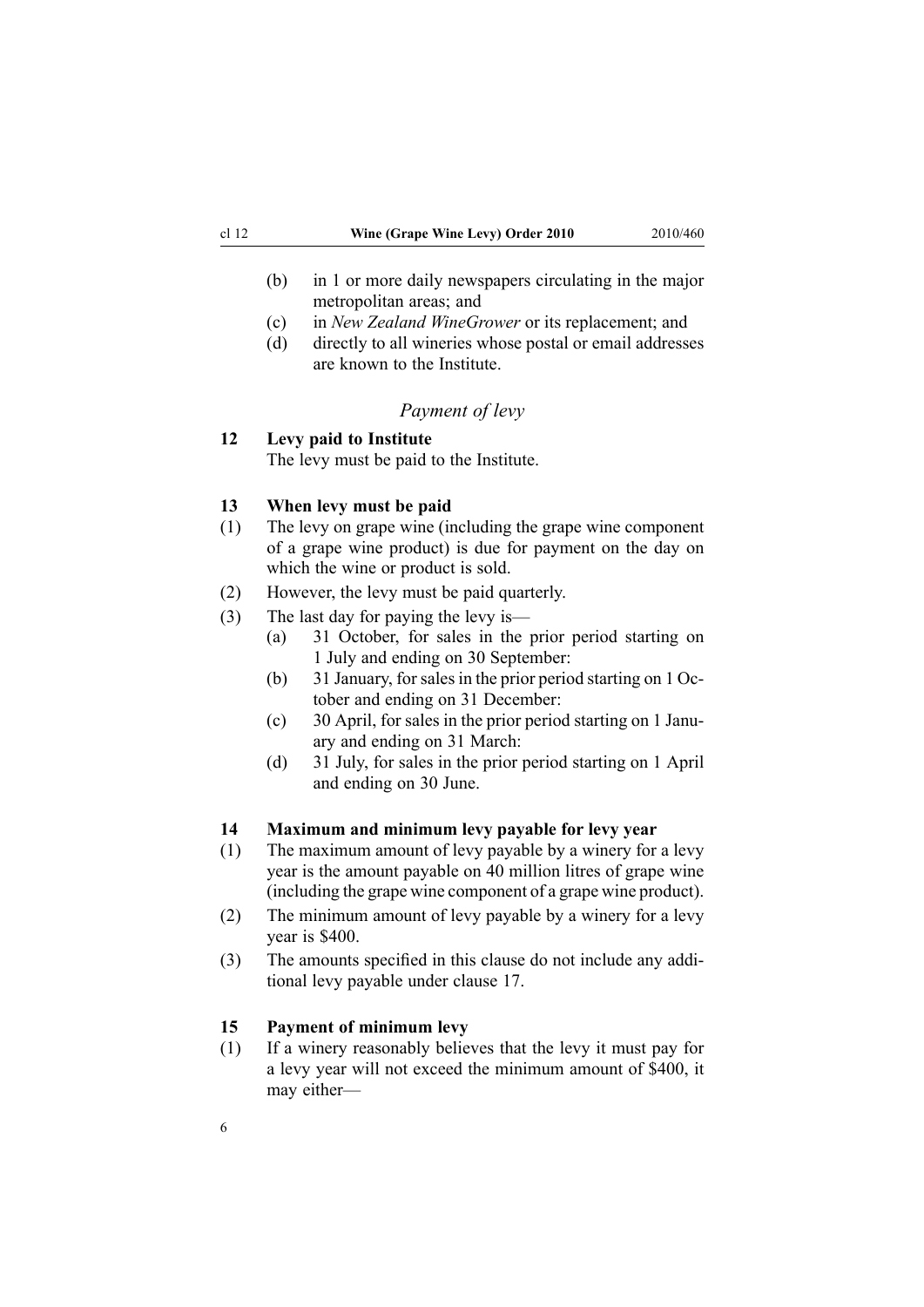- <span id="page-6-0"></span>(a) pay the \$400 on or before 31 October of the levy year; or
- (b) pay \$100 on or before each of the 4 last days for payment specified in clause [13\(3\)](#page-5-0) for the levy year.
- (2) This clause overrides [clause](#page-5-0) 13.

### **16 Payment of unpaid levy**

- (1) This clause applies if—
	- (a) the levy payable by <sup>a</sup> winery for <sup>a</sup> levy year is the minimum amount of \$400, but the winery did not pay the \$400 under clause  $15(1)$ ; or
	- (b) the levy payable by <sup>a</sup> winery for <sup>a</sup> levy year exceeds the minimum amount of \$400, but the winery paid only the \$400 under clause [15\(1\)](#page-5-0).
- (2) The last day for paying the levy that remains unpaid is 31 July after the end of the levy year.

#### **17 Additional levy payable if levy not paid in time**

- (1) This clause applies if <sup>a</sup> winery does not pay any amount of levy (including any GST payable on the levy) on or before the last day for payment.
- (2) The Institute may (at its discretion), at the end of each month during which the amount remains unpaid, impose additional levy of 10% of the unpaid amount (including any unpaid additional levy already imposed under this clause).

# *Spending of levy money*

### **18 Levy money must be spent**

- (1) The Institute may pay levy money to any of its regional associations.
- (2) The Institute and its regional associations must—
	- (a) spend all levy money paid to them; and
	- (b) invest the levy money until it is spent.

### **19 How levy money to be spent**

(1) The Institute and its regional associations may spend levy money only for <sup>a</sup> purpose, including any of the following, that is closely related to the interests of wineries: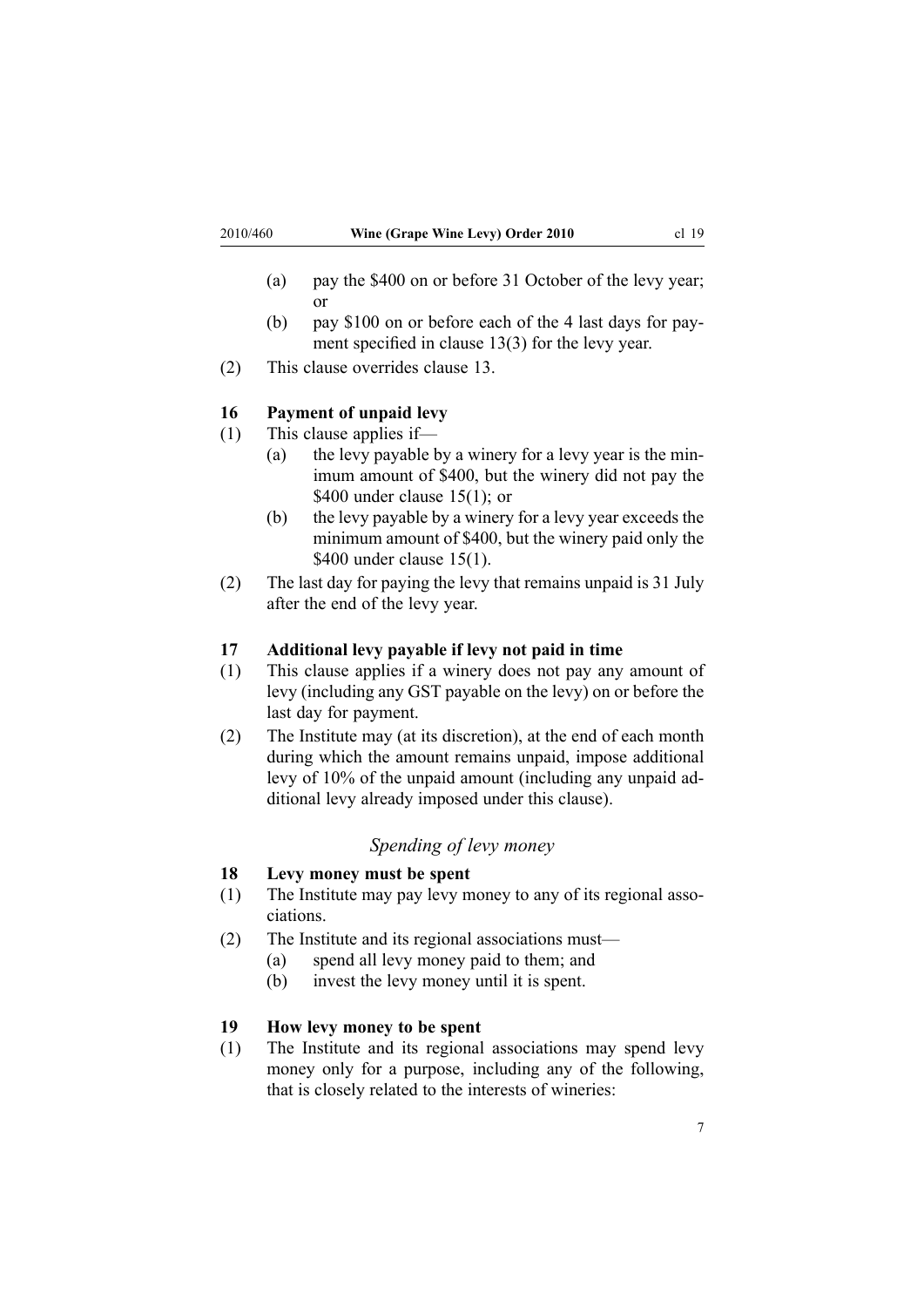- <span id="page-7-0"></span>(a) collection, analysis, and dissemination of information:
- (b) market research and development:
- (c) promotion of grape wine and grape wine products:
- (d) research and development of viticulture, oenology, and other relevant disciplines:
- (e) education and training:
- (f) funding activities undertaken on behalf of the grape wine industry by governmen<sup>t</sup> and other agencies:
- (g) developing standards, codes of practice, sustainability programmes, and quality assurance programmes:
- (h) assisting with the implementation of legislation:
- (i) day-to-day administration of the Institute or its regional associations:
- (j) promoting the interests of producers of grape wine and grape wine products.
- (2) Spending for any purpose may be directed at the national level or the regional level.
- (3) The Institute and its regional associations must not spend levy money on commercial or trading activities.

# **20 Consultation on how levy money to be spent**

- (1) The Institute must, at least every 12 months,—
	- (a) consult wineries on how it proposes to spend levy money; and
	- (b) provide wineries with details of how it spen<sup>t</sup> levy money in the previous 12 months.
- (2) In consulting wineries under subclause  $(1)(a)$ , the Institute—
	- (a) must send regular newsletters to all wineries whose postal or email addresses are known to the Institute; and
	- (b) must advertise in *New Zealand WineGrower* or its replacement; and
	- (c) may consult using any other method the Institute thinks fit.
- (3) After consulting under subclause  $(1)(a)$ , the Institute must provide wineries with <sup>a</sup> copy of its approved plan for spending.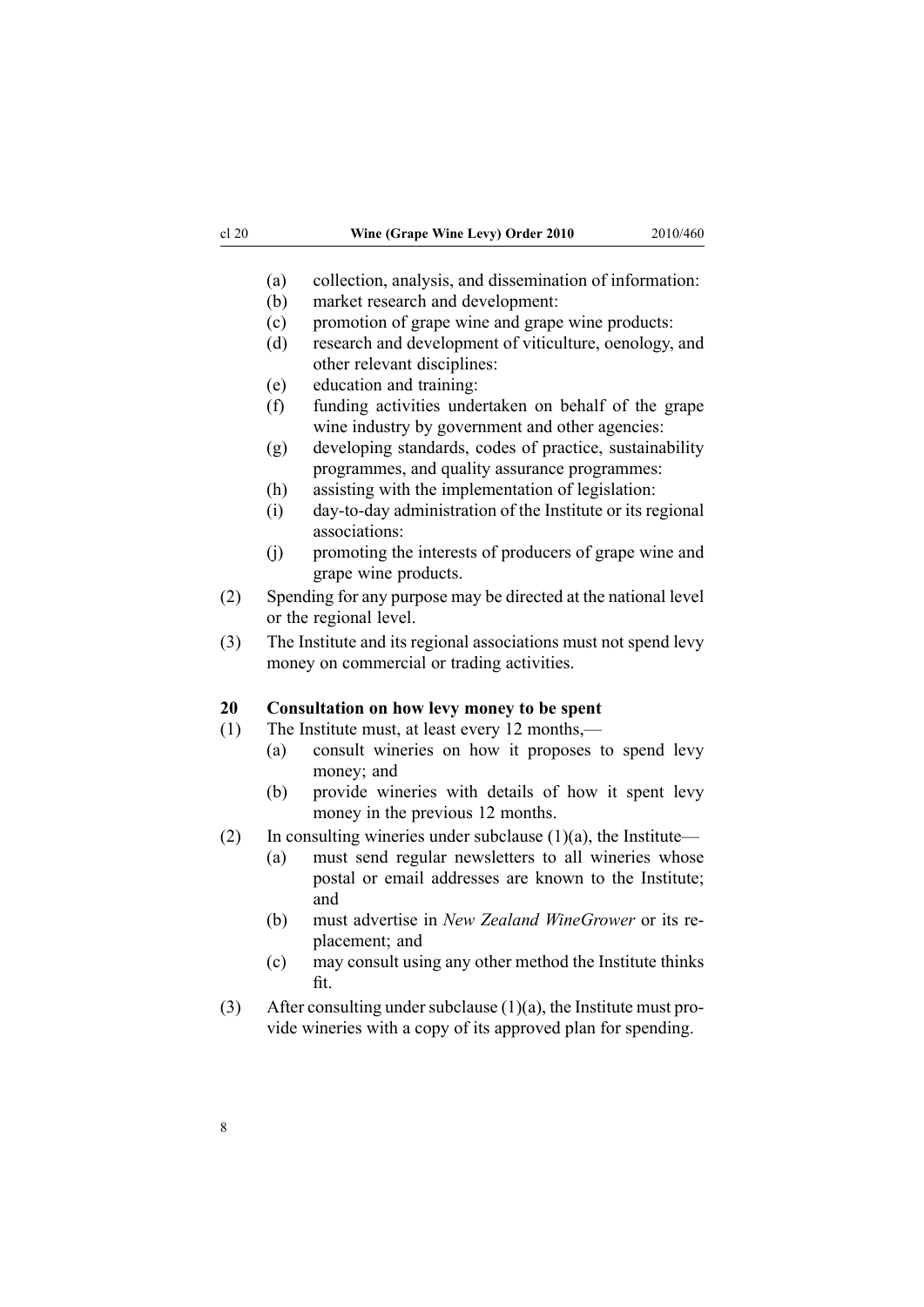*Record-keeping and information requirements*

#### <span id="page-8-0"></span>**21 Returns and information provided by wineries**

- (1) A winery must accompany each of its levy payments with <sup>a</sup> return—
	- (a) specifying the volume (in litres) of grape wine (including the grape wine componen<sup>t</sup> of <sup>a</sup> grape wine product) sold in the period to which the paymen<sup>t</sup> relates; and
	- (b) if the paymen<sup>t</sup> is being made towards the \$400 minimum amount of levy payable for <sup>a</sup> levy year, stating that the paymen<sup>t</sup> is being made for that reason.
- (2) The Institute may write to <sup>a</sup> winery requesting any information the Institute needs to calculate an amount of levy to be paid by the winery.
- (3) The winery must provide the information to the Institute in writing as soon as is reasonably practicable after receiving the request.

### **22 Wineries must keep records**

- (1) A winery must keep records of the following matters for each levy year:
	- (a) each individual sale of grape wine (including the grape wine componen<sup>t</sup> of <sup>a</sup> grape wine product) sold in the levy year:
	- (b) each sale described in paragraph (a) that was <sup>a</sup> sale to another winery in New Zealand:
	- (c) the total volume of grape wine (including the grape wine componen<sup>t</sup> of grape wine products) sold in each quarter of the levy year:
	- (d) the portion of the total volume described in paragraph (c) that was sold to other wineries in New Zealand:
	- (e) each amount of levy money paid to the Institute and the date of payment.
- (2) The winery must retain the records for 2 years after the end of the levy year to which they relate.

### **23 Institute must keep records**

(1) The Institute must keep records of the following matters: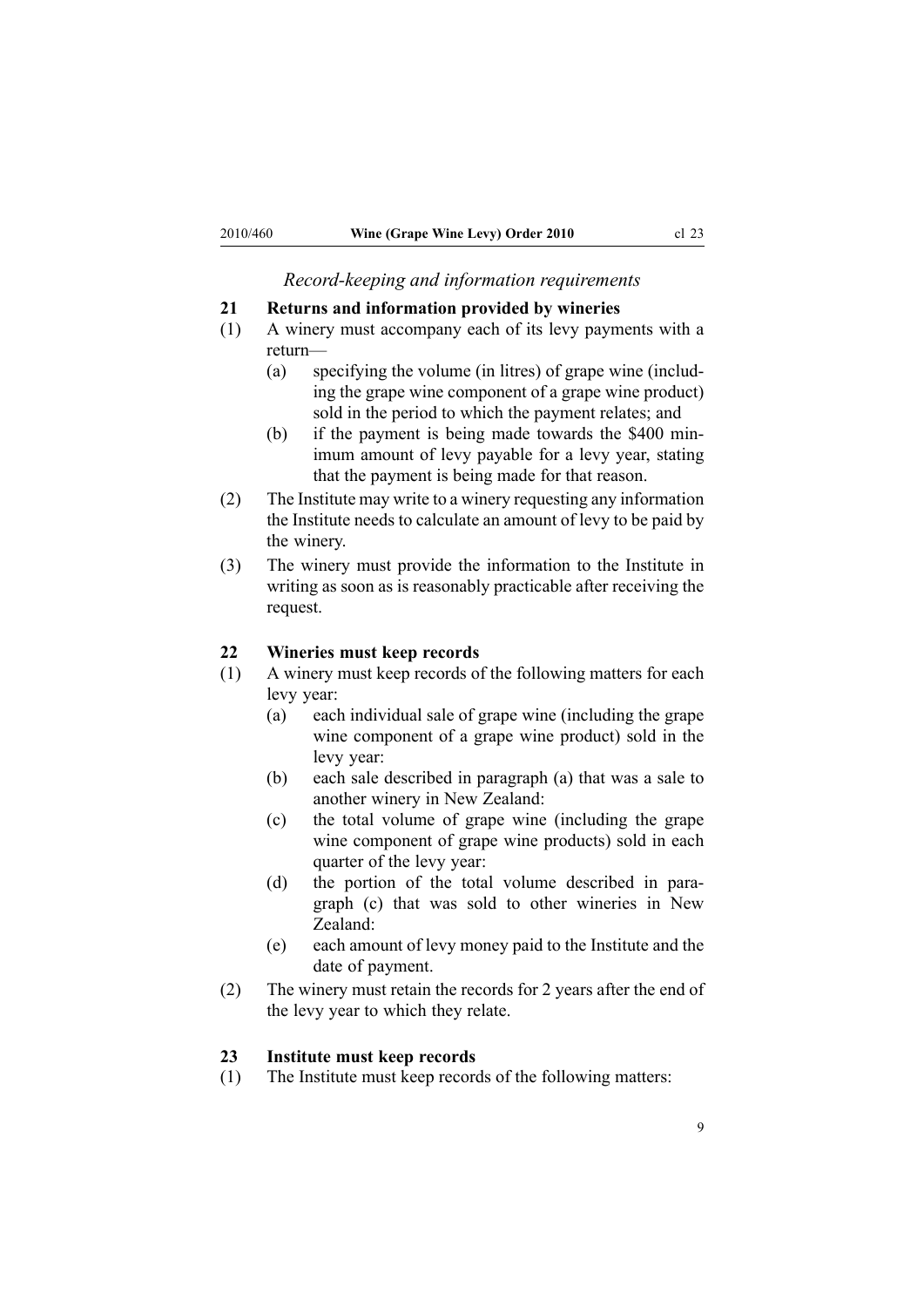- <span id="page-9-0"></span>(a) each paymen<sup>t</sup> of levy money received by the Institute, including—
	- (i) the amount paid; and
	- (ii) the date on which the Institute received it; and
	- (iii) the name and contact details of the person who paid it:
- (b) how and when levy money was invested (if at all):
- (c) how and when levy money was spent.
- (2) The Institute must retain the records for 2 years after the end of the levy year in which the payment, investment, or spending happened.

# **24 Confidentiality of information**

- (1) An officer, employee, or agen<sup>t</sup> of the Institute must not disclose any information obtained, or obtained as <sup>a</sup> result of actions taken,—
	- (a) under this order; or
	- (b) under the [Wine](http://www.legislation.govt.nz/pdflink.aspx?id=DLM222446) Act 2003 or the [Commodity](http://www.legislation.govt.nz/pdflink.aspx?id=DLM226673) Levies Act [1990](http://www.legislation.govt.nz/pdflink.aspx?id=DLM226673) in relation to this order.
- (2) Subclause (1) does not affect or preven<sup>t</sup> the disclosure of information—
	- (a) to an officer, employee, or agen<sup>t</sup> of the Institute; or
	- (b) with the consent of every identifiable person to whom it relates; or
	- (c) for statistical or research purposes if the information is disclosed in <sup>a</sup> form that does not identify any person; or
	- (d) that is required by law.
- (3) Subclause (1) does not affect or preven<sup>t</sup> the disclosure of information for the purposes of—
	- (a) complying with [section](http://www.legislation.govt.nz/pdflink.aspx?id=DLM227345) 17(1) or [25](http://www.legislation.govt.nz/pdflink.aspx?id=DLM227355) of the Commodity Levies Act 1990; or
	- (b) giving evidence in any legal proceedings taken under or in relation to this order; or
	- (c) determining voting entitlements or counting votes for elections of the Institute's officers.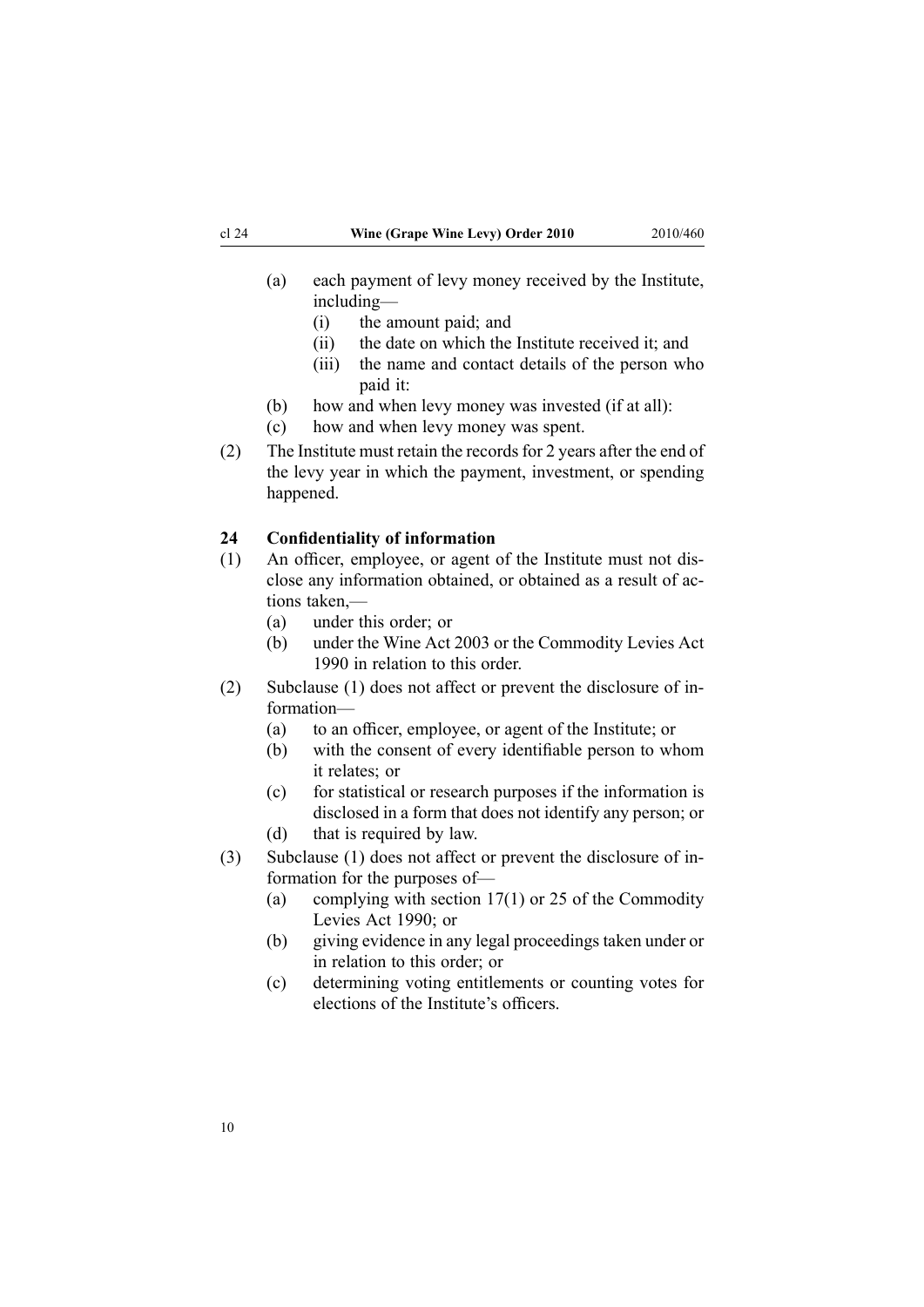# *Miscellaneous provisions*

# <span id="page-10-0"></span>**25 GST excluded**

The maximum rate of levy and any amounts referred to in this order are exclusive of any GST.

# **26 Conscientious objectors**

- (1) A winery that objects on conscientious or religious grounds to paying an amount of levy to the Institute may instead pay the amount to the Director-General of the Ministry of Agriculture and Forestry (or the chief executive of any other department of State that is responsible for the administration of this order).
- (2) The Director-General (or other chief executive) must pay the amount to the Institute.

# **27 Remuneration of auditors**

A person appointed as an auditor under [section](http://www.legislation.govt.nz/pdflink.aspx?id=DLM227341) 15 of the Commodity Levies Act 1990 must be remunerated by the Institute at <sup>a</sup> rate determined by the Minister after consulting the Institute.

### *Mediation of disputes*

# **28 Appointment of mediators**

- (1) This clause applies to any dispute about—
	- (a) whether <sup>a</sup> person is required to pay the levy; or
	- (b) the amount of levy payable.
- (2) Any party to <sup>a</sup> dispute may ask the President of the Arbitrators and Mediators Institute of New Zealand Incorporated to appoint <sup>a</sup> person to resolve the dispute by mediation.
- (3) If asked under subclause (2), the President (or <sup>a</sup> person authorised by the President) may appoint <sup>a</sup> person to resolve the dispute by mediation.
- (4) The mediator's appointment ends if—
	- (a) the parties to the dispute resolve it by agreement; or
	- (b) the mediator resolves the dispute under [clause](#page-12-0) 34.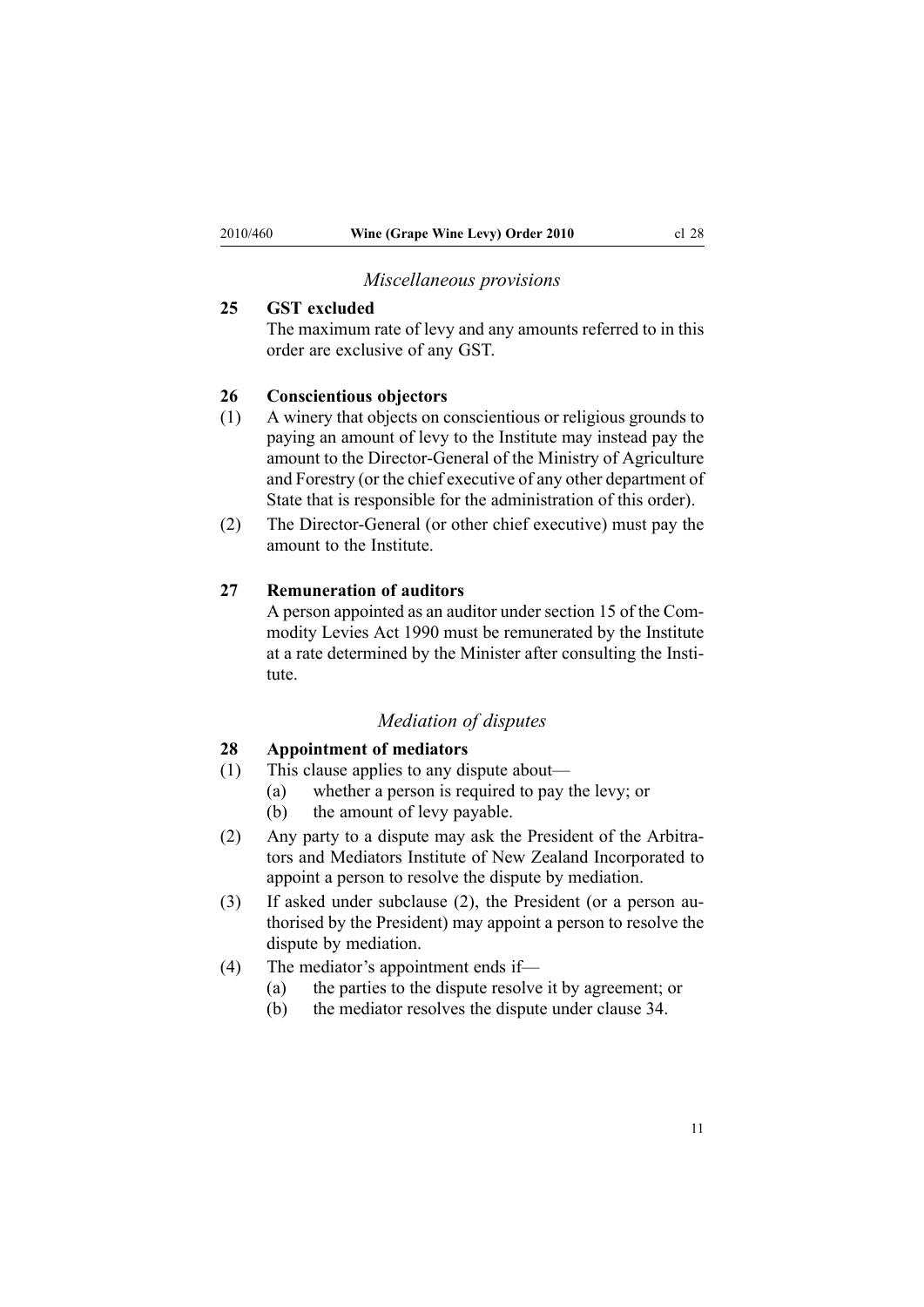# <span id="page-11-0"></span>**29 Remuneration of mediators**

- (1) A mediator must be paid remuneration (by way of fees and allowances) agreed to by the parties to the dispute.
- (2) If the parties to <sup>a</sup> dispute cannot agree on <sup>a</sup> mediator's remuneration, the President of the Arbitrators and Mediators Institute of New Zealand Incorporated (or <sup>a</sup> person authorised by the President) must—
	- (a) set the remuneration to be paid to the mediator; and
	- (b) specify how much of that remuneration (if any) each party must pay.
- (3) A party must pay to the mediator any amount specified as payable by that party under subclause (2)(b).

#### **30 Conference to resolve dispute**

- (1) A mediator may organise, and preside at, 1 or more conferences between the parties to <sup>a</sup> dispute to try to resolve the dispute.
- (2) Every conference must be held on <sup>a</sup> day, and at <sup>a</sup> time and place, set by the mediator and notified in writing to the parties.

### **31 Conference to be held in private**

- (1) Only the mediator and the parties to <sup>a</sup> dispute may attend <sup>a</sup> conference.
- (2) However, the mediator may allow <sup>a</sup> representative of any party to <sup>a</sup> dispute to attend <sup>a</sup> conference if the mediator is satisfied that it is appropriate in the circumstances.

### **32 Right to be heard**

The following persons may be heard at <sup>a</sup> conference:

- (a) every party to the dispute; and
- (b) every representative of <sup>a</sup> party allowed by the mediator to attend the conference.

# **33 Evidence**

(1) A mediator may hear and take into account any relevant evidence or information, whether or not it would be admissible in <sup>a</sup> court.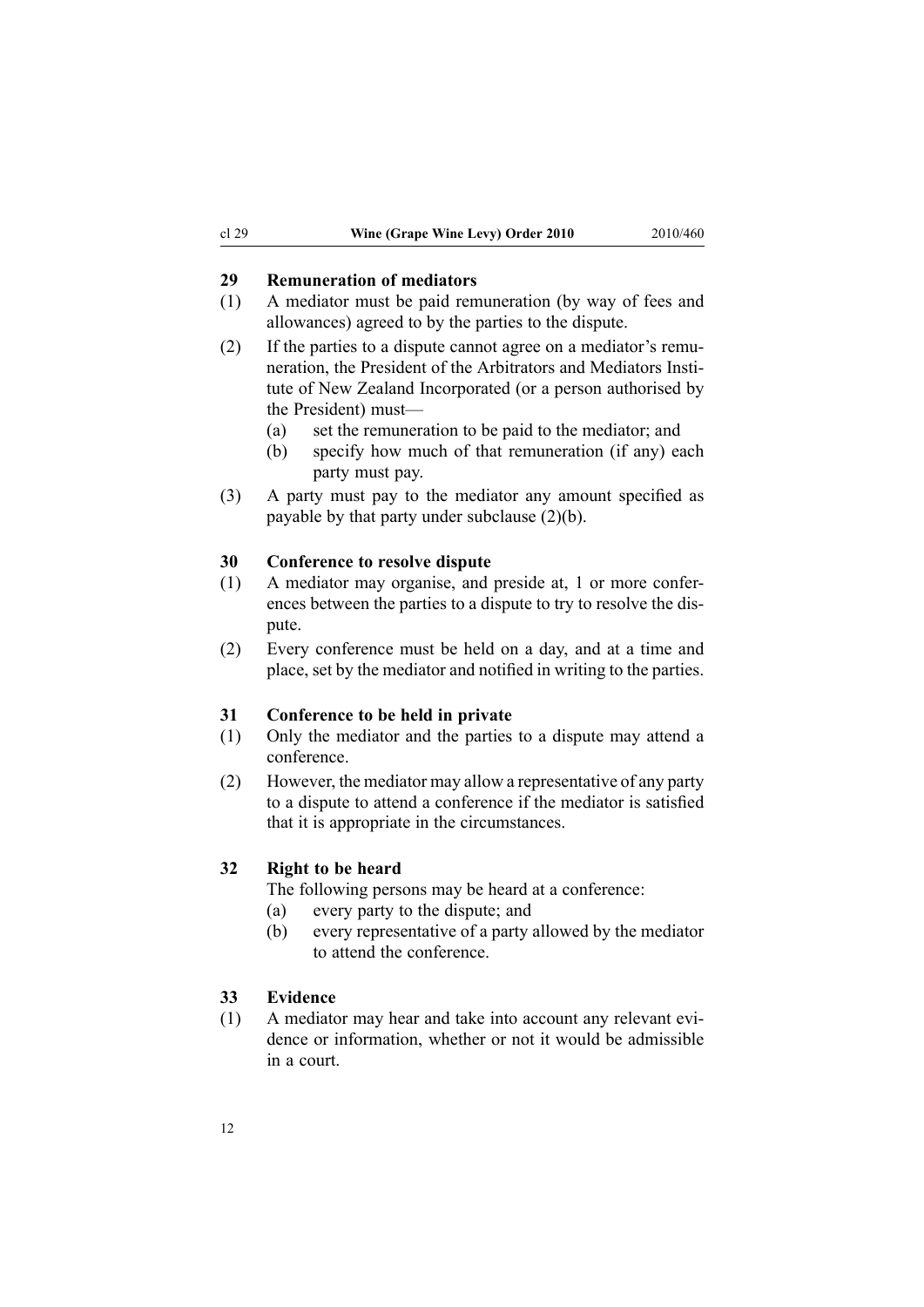- <span id="page-12-0"></span>(2) A mediator may, on the mediator's own initiative, seek and receive any evidence, and make any investigations and inquiries, that the mediator thinks desirable to resolve <sup>a</sup> dispute.
- (3) A mediator may require any person giving evidence at <sup>a</sup> conference to verify the evidence by statutory declaration.

#### **34 Mediator may resolve dispute in certain cases**

- (1) A mediator may resolve the dispute for the parties if—
	- (a) the dispute is not resolved at <sup>a</sup> conference; or
	- (b) the mediator believes that the parties are unlikely to resolve the dispute, whether or not they confer directly.
- (2) A mediator who resolves <sup>a</sup> dispute under subclause (1) must give each of the parties written notice of the mediator's decision and the reasons for the decision.
- (3) The parties must comply with the mediator's decision.

# **35 Costs of mediation**

Each party must pay its own costs in relation to the mediation.

# **36 Appeal to District Court**

- (1) A party to <sup>a</sup> dispute who is dissatisfied with <sup>a</sup> decision made by <sup>a</sup> mediator under clause 34 may appeal to <sup>a</sup> District Court against the decision.
- (2) The appeal must be brought by filing <sup>a</sup> notice of appeal—
	- (a) within 28 days after the date of the decision; or
	- (b) within any longer time that <sup>a</sup> District Court Judge allows.
- (3) The Registrar of the court must—
	- (a) set the time and place for the hearing of the appeal; and
	- (b) notify the time and place to the appellant and the other parties to the dispute; and
	- (c) serve <sup>a</sup> copy of the notice of appeal on every other party to the dispute.
- (4) Every party to the dispute may appear and be heard at the hearing of the appeal.
- (5) The District Court may confirm, vary, or reverse the mediator's decision.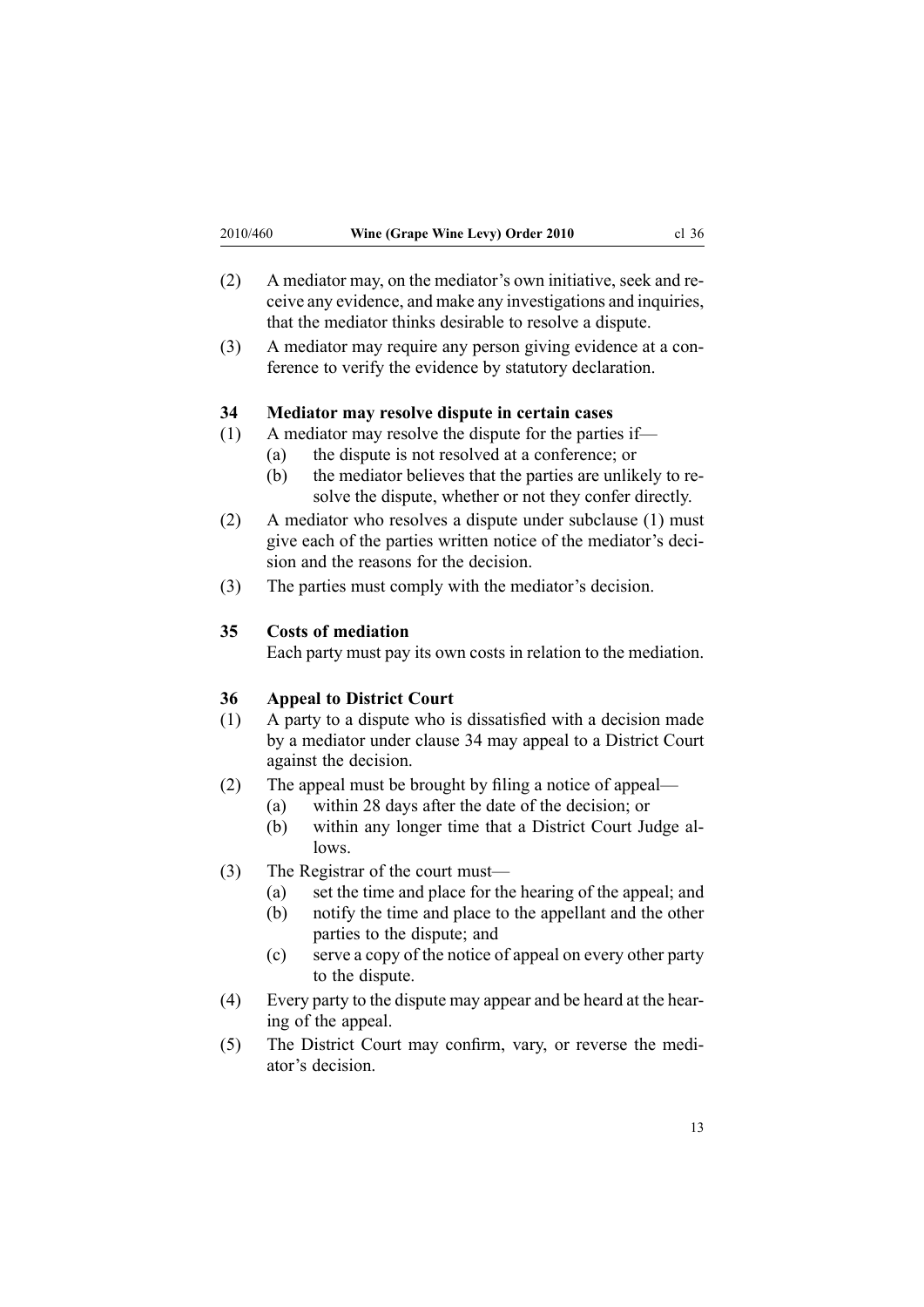(6) The filing of <sup>a</sup> notice of appeal does not operate as <sup>a</sup> stay of any process for the enforcement of the mediator's decision.

> Rebecca Kitteridge, Clerk of the Executive Council.

# **Explanatory note**

*This note is not par<sup>t</sup> of the order, but isintended to indicate its general effect.*

This order comes into force on 21 February 2011. It replaces the Wine [\(Grape](http://www.legislation.govt.nz/pdflink.aspx?id=DLM313264) Wine Levy) Order 2005, which was deemed to have been revoked at the end of 20 February 2011 (under [section](http://www.legislation.govt.nz/pdflink.aspx?id=DLM227338) 13 of the Commodity Levies Act 1990).

This order imposes <sup>a</sup> levy on grape wine (including the grape wine componen<sup>t</sup> of <sup>a</sup> grape wine product) that is sold by (or on behalf of) <sup>a</sup> winery. However, the levy is not imposed in relation to the sale of the grape wine to another winery in New Zealand.

The levy is payable quarterly to Wine Institute of New Zealand Incorporated (the **Institute**). The winery that sells the grape wine (or on whose behalf the wine is sold) is responsible for paying the levy. The levy is calculated on the basis of the volume (in litres) of grape wine sold. There is <sup>a</sup> maximum and <sup>a</sup> minimum amount of levy payable by <sup>a</sup> winery for each levy year.

The Institute (and its regional associations) must ultimately spend all the levy money, and the Institute must consult wineries before deciding how to spend the levy money.

Records relating to the levy must be kept by wineries and the Institute. The Institute is restricted in how it may use the information it obtains in relation to the order.

The order expires 6 years after it is made (because of [section](http://www.legislation.govt.nz/pdflink.aspx?id=DLM227338) 13(1) of the Commodity Levies Act 1990), unless it is revoked or extended before then.